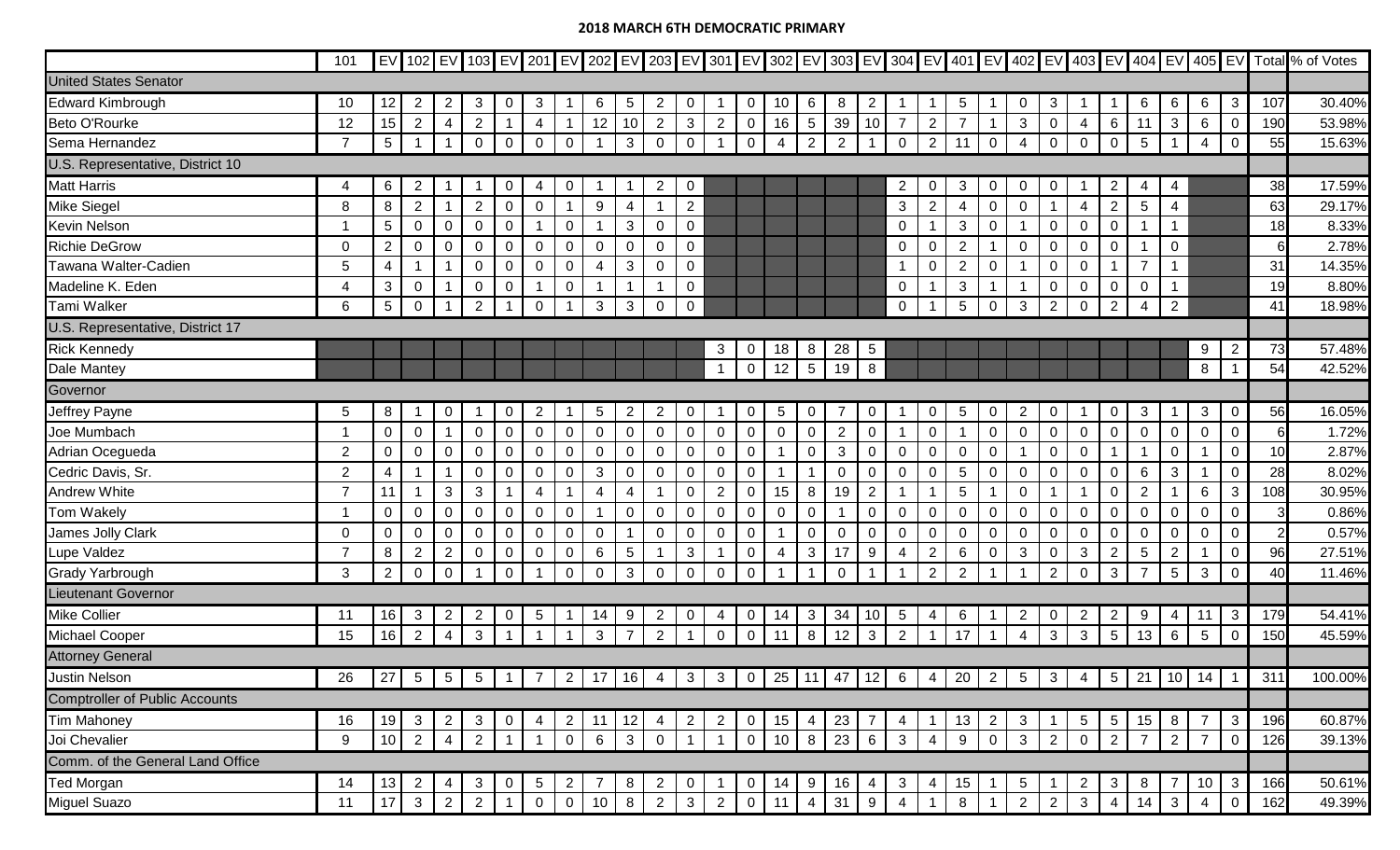## **2018 MARCH 6TH DEMOCRATIC PRIMARY**

|                                          | 101            |                |                 |                 |                 |                |                 |                |                |                    |                |                |              |                  |                 |                 |             |              |              |                 |    |                |                 |                |                 |                 |              |             |                |                | EV   102   EV   103   EV   201   EV   202   EV   203   EV   301   EV   302   EV   303   EV   401   EV   402   EV   403   EV   404   EV   405   EV   Total |         |
|------------------------------------------|----------------|----------------|-----------------|-----------------|-----------------|----------------|-----------------|----------------|----------------|--------------------|----------------|----------------|--------------|------------------|-----------------|-----------------|-------------|--------------|--------------|-----------------|----|----------------|-----------------|----------------|-----------------|-----------------|--------------|-------------|----------------|----------------|-----------------------------------------------------------------------------------------------------------------------------------------------------------|---------|
| <b>Commissioner of Agriculture</b>       |                |                |                 |                 |                 |                |                 |                |                |                    |                |                |              |                  |                 |                 |             |              |              |                 |    |                |                 |                |                 |                 |              |             |                |                |                                                                                                                                                           |         |
| Kim Olson                                | 26             | 27             | 5 <sup>5</sup>  | $5\overline{)}$ | $5\overline{)}$ |                | $6\overline{6}$ | $\overline{2}$ | 18             | 18                 | -4             | $\mathbf{3}$   | 4            | $\overline{0}$   | 24              | 11              | 48          | 12           | 6            | $5\overline{)}$ | 20 | $\overline{2}$ | 5               | 3              | -4              | 6               | 22           |             | $12$ 14        | $\overline{2}$ | 320                                                                                                                                                       | 100.00% |
| <b>Railroad Commissioner</b>             |                |                |                 |                 |                 |                |                 |                |                |                    |                |                |              |                  |                 |                 |             |              |              |                 |    |                |                 |                |                 |                 |              |             |                |                |                                                                                                                                                           |         |
| Chris Spellmon                           | 16             | 18             | 5               | $\mathbf{3}$    | 2               |                | 4               |                |                | 6                  | 3              | 0              | $\mathbf{3}$ | $\mathbf 0$      | 15              | 7               | 20          | $\mathbf{3}$ | -4           | $\mathbf{2}$    | 13 | 2              | 2               | $\overline{2}$ | 5               | $\mathbf{2}$    | 15           |             | 9              | 3              | 180                                                                                                                                                       | 55.05%  |
| Roman McAllen                            | 10             | 14             | $\overline{0}$  | $\mathbf{3}$    | $\mathbf{3}$    | $\Omega$       |                 | $\overline{1}$ | 10             | 9                  |                | 3              |              | $\boldsymbol{0}$ | 11              | $5\phantom{.0}$ | 27          | 10           | $\mathbf{3}$ |                 | 9  | $\mathbf 0$    | 4               |                | $\mathbf 0$     | $\overline{4}$  |              | 3           | 6              | $\mathbf 0$    | 147                                                                                                                                                       | 44.95%  |
| Justice, Supreme Court, Pl. 2            |                |                |                 |                 |                 |                |                 |                |                |                    |                |                |              |                  |                 |                 |             |              |              |                 |    |                |                 |                |                 |                 |              |             |                |                |                                                                                                                                                           |         |
| <b>Steven Kirkland</b>                   | 26             | 27             | 5 <sub>5</sub>  | 5               | -5              |                | 6               | 2              | 17             | 17                 | 4              | 3              | 4            | $\mathbf 0$      | 24              | 11              | 48          | 12           |              | 4               | 19 | 2              |                 | 3              | 4               | 6               | 21           | 11          | 12             | $\mathbf{3}$   | 313                                                                                                                                                       | 100.00% |
| Justice, Supreme Court, Pl. 4            |                |                |                 |                 |                 |                |                 |                |                |                    |                |                |              |                  |                 |                 |             |              |              |                 |    |                |                 |                |                 |                 |              |             |                |                |                                                                                                                                                           |         |
| R.K. Sandill                             | 23             | 23             | $5\overline{)}$ | $5\overline{5}$ | $5\overline{5}$ |                | 6 <sup>1</sup>  | $\overline{2}$ | 17             | 17                 | -4             | $\mathbf{3}$   | 4            | $\overline{0}$   | 24              | 11              | 47          | 12           | -7           | $5\overline{)}$ | 18 | $\overline{2}$ | $5\phantom{.0}$ | $\mathbf{3}$   | $\mathbf{3}$    | $5\overline{)}$ | 21           | 11          | 12             | $\mathbf{3}$   | 304                                                                                                                                                       | 100.00% |
| Justice, Supreme Court, Pl. 6            |                |                |                 |                 |                 |                |                 |                |                |                    |                |                |              |                  |                 |                 |             |              |              |                 |    |                |                 |                |                 |                 |              |             |                |                |                                                                                                                                                           |         |
| Kathy Cheng                              | 24             | 27             | $5\overline{)}$ | $5\overline{5}$ | 5               |                | $6\overline{6}$ | $\overline{2}$ | -17            | 17                 | -4             | $\mathbf{3}$   | 4            | $\overline{0}$   | 24              | 12              | 48          | 12           | -7           | $5\overline{)}$ | 19 | $\mathbf{2}$   | $5\phantom{.0}$ | $\mathbf{3}$   | $\mathbf{3}$    | $5\overline{)}$ | 21           | 11          | 12             | $\mathbf{3}$   | 312                                                                                                                                                       | 100.00% |
| Presiding Judge, Ct. of Criminal Appeals |                |                |                 |                 |                 |                |                 |                |                |                    |                |                |              |                  |                 |                 |             |              |              |                 |    |                |                 |                |                 |                 |              |             |                |                |                                                                                                                                                           |         |
| Maria T. (Terri) Jackson                 | 25             | 26             | 5 <sup>5</sup>  | $5\overline{5}$ | 5               |                | 5 <sup>5</sup>  | $\overline{2}$ | 18             | 17 <sup>1</sup>    | -4             | 3              | 4            | $\overline{0}$   | 24              | 12              | 47          | 12           |              | 5 <sup>5</sup>  | 17 |                | 5               | 3              | 4               | $5\phantom{.0}$ | 21           | 11          | 11             | $\mathbf{3}$   | 308                                                                                                                                                       | 100.00% |
| Judge, Ct. of Criminal Appeals, Pl. 7    |                |                |                 |                 |                 |                |                 |                |                |                    |                |                |              |                  |                 |                 |             |              |              |                 |    |                |                 |                |                 |                 |              |             |                |                |                                                                                                                                                           |         |
| Ramona Franklin                          | 25             | 25             | $5\phantom{.0}$ | $5\overline{)}$ | 5               |                | 6               | $\overline{2}$ | 18             | $\vert$ 17 $\vert$ | -4             | 3              | 4            | $\overline{0}$   | 23              | 11              | 48          | 12           |              | 5 <sup>5</sup>  | 18 |                | 5               | 3              | 4               | -4              | 21           |             | $12$ 11        | $\mathbf{3}$   | 308                                                                                                                                                       | 100.00% |
| State Representative, Dist. 17           |                |                |                 |                 |                 |                |                 |                |                |                    |                |                |              |                  |                 |                 |             |              |              |                 |    |                |                 |                |                 |                 |              |             |                |                |                                                                                                                                                           |         |
| Michelle Ryan                            | 25             | 27             | $5\phantom{.0}$ | 5               | 5               |                | 6               | $\overline{2}$ | 19             | 16                 | -4             | 3              | 4            | $\overline{0}$   | 25              | 11              | 48          | 12           |              | 5 <sup>5</sup>  | 20 | $\overline{2}$ | 5               | 3              | 4               | 4               | 21           |             | 11             | $\mathbf{3}$   | 314                                                                                                                                                       | 100.00% |
| Justice, 3rd Ct. of Appeals Dist., Pl. 2 |                |                |                 |                 |                 |                |                 |                |                |                    |                |                |              |                  |                 |                 |             |              |              |                 |    |                |                 |                |                 |                 |              |             |                |                |                                                                                                                                                           |         |
| <b>Edward Smith</b>                      | 24             | 25             | $5\overline{)}$ | $5\overline{5}$ | $5\overline{5}$ |                | $6\overline{6}$ | $\overline{2}$ | 18             | 16                 | -4             | 3              | 4            | $\overline{0}$   | 24              | 11              | 47          | 12           |              | 5 <sup>5</sup>  | 18 | 2              | 5               | $\mathbf{3}$   | $\mathbf{3}$    | $5\overline{)}$ | 21           | 11          | 11             | $\mathbf{3}$   | 306                                                                                                                                                       | 100.00% |
| Justice, 3rd Ct. of Appeals Dist., Pl. 3 |                |                |                 |                 |                 |                |                 |                |                |                    |                |                |              |                  |                 |                 |             |              |              |                 |    |                |                 |                |                 |                 |              |             |                |                |                                                                                                                                                           |         |
| Chari Kelly                              | 24             | 25             | 5 <sup>5</sup>  | $5\overline{5}$ | 5               |                | 6               | $\overline{2}$ | 19             | -17                |                | 3              | 4            | $\overline{0}$   | 24              | 12              | 48          | 12           |              | 4               | 19 | 2              | 5               | 3              | 3               | -4              | 21           |             | 12             | $\mathbf{3}$   | 310                                                                                                                                                       | 100.00% |
| Justice, 3rd Ct. of Appeals Dist., Pl. 5 |                |                |                 |                 |                 |                |                 |                |                |                    |                |                |              |                  |                 |                 |             |              |              |                 |    |                |                 |                |                 |                 |              |             |                |                |                                                                                                                                                           |         |
| Thomas J. Baker                          | 25             | 25             | $5\overline{)}$ | $5\overline{5}$ | - 5             |                | 6               | $\overline{2}$ | 19             | 16                 | -4             | $\mathbf{3}$   | 4            | $\overline{0}$   | 24              | 11              | 47          | 11           |              | $5\overline{)}$ | 17 | $\overline{2}$ | 5               | 3              | $\mathbf{3}$    | -4              | 21           | 12          | 11             | $\mathbf{3}$   | 306                                                                                                                                                       | 100.00% |
| Justice, 3rd Ct. of Appeals Dist., Pl. 6 |                |                |                 |                 |                 |                |                 |                |                |                    |                |                |              |                  |                 |                 |             |              |              |                 |    |                |                 |                |                 |                 |              |             |                |                |                                                                                                                                                           |         |
| Gisela D. Triana                         | 24             | 25             | 5               | $5\phantom{.0}$ | -5              |                | 6               | $\overline{2}$ | 18             | 16                 | -4             | 3              | 4            | 0                | 24              | 12              | 48          | 12           |              | $5\overline{)}$ | 19 | 2              | 6               | 3              | 3               |                 | 21           |             | 11             | $\mathbf{3}$   | 309                                                                                                                                                       | 100.00% |
| Proposition #1                           |                |                |                 |                 |                 |                |                 |                |                |                    |                |                |              |                  |                 |                 |             |              |              |                 |    |                |                 |                |                 |                 |              |             |                |                |                                                                                                                                                           |         |
| <b>FOR</b>                               | 26             | 30             | 6               |                 | 3               |                | 6               | $\mathbf{2}$   | 20             | 20                 | -3             | $\overline{2}$ |              | 0                | 28              | 12              | 46          | 13           |              | $5\overline{)}$ | 22 | 2              | 6               | 3              | 5               |                 | 24           |             | -11            | $\mathbf{3}$   | 335                                                                                                                                                       | 92.54%  |
| <b>AGAINST</b>                           | $\overline{2}$ | 3              | $\mathbf{0}$    | $\overline{0}$  |                 | $\Omega$       |                 | $\mathbf 0$    | 2              |                    |                | 2              | $\mathbf 0$  | $\overline{0}$   | $5\phantom{.0}$ |                 | $2^{\circ}$ | $\mathbf 0$  |              | $\overline{0}$  |    | $\Omega$       | $\Omega$        | $\Omega$       | $\Omega$        | $\Omega$        |              | $\Omega$    | $\mathbf{3}$   | $\mathbf 0$    | 27                                                                                                                                                        | 7.46%   |
| Proposition #2                           |                |                |                 |                 |                 |                |                 |                |                |                    |                |                |              |                  |                 |                 |             |              |              |                 |    |                |                 |                |                 |                 |              |             |                |                |                                                                                                                                                           |         |
| <b>FOR</b>                               | 26             | 26             | 6               |                 | 3               |                | $5\phantom{.0}$ |                | -17            | 16                 | -3             | 2              | 4            | 0                | 30              | 13              | 44          | 12           | 6            | 5 <sup>5</sup>  | 21 | 2              | 6               | 3              | 4               | $\sqrt{5}$      | 20           | 12          | 13             | $\overline{2}$ | 315                                                                                                                                                       | 87.50%  |
| <b>AGAINST</b>                           | $\overline{2}$ | $\overline{7}$ | $\overline{0}$  | $\overline{0}$  | $\overline{1}$  | $\mathbf 0$    | $\overline{2}$  | $\overline{1}$ | $\overline{4}$ | 5 <sup>5</sup>     | $\overline{1}$ | 2              | $\mathbf 0$  | $\overline{0}$   | $\mathbf{3}$    | $\overline{0}$  | 4           |              | 2            | $\mathbf 0$     |    | $\mathbf 0$    | $\mathbf 0$     | $\mathbf 0$    | -1              | 2               | $\mathbf{3}$ | $\mathbf 0$ | $\mathbf{3}$   | $\overline{0}$ | 45                                                                                                                                                        | 12.50%  |
| Proposition #3                           |                |                |                 |                 |                 |                |                 |                |                |                    |                |                |              |                  |                 |                 |             |              |              |                 |    |                |                 |                |                 |                 |              |             |                |                |                                                                                                                                                           |         |
| <b>FOR</b>                               | 25             | 31             | 6               | $\overline{7}$  | $\mathbf{3}$    | $\overline{1}$ | 6               | -1             | 18             | 16                 | $\mathbf{3}$   | $\overline{2}$ | 4            | $\mathbf 0$      | 27              | 11              | 43          | 12           | 6            | 4               | 23 | $\overline{2}$ |                 | 3              | $5\phantom{.0}$ | $\overline{7}$  | 21           | 12          | 13             | $\mathbf{3}$   | 322                                                                                                                                                       | 88.95%  |
| <b>AGAINST</b>                           | 3              | $\mathbf{3}$   | $\mathbf 0$     | $\overline{0}$  | $\overline{1}$  | $\mathbf 0$    |                 | -1             | 4              | $\mathbf{3}$       | -1             | 2              | $\mathbf 0$  | $\mathbf 0$      | 4               | $\overline{2}$  | 6           |              | 2            | $\mathbf 0$     |    | 0              | $\mathbf 0$     | $\mathbf 0$    | $\mathbf 0$     | $\mathbf 0$     | $\mathbf{3}$ | $\mathbf 0$ | $\overline{2}$ | $\mathbf 0$    | 40                                                                                                                                                        | 11.05%  |